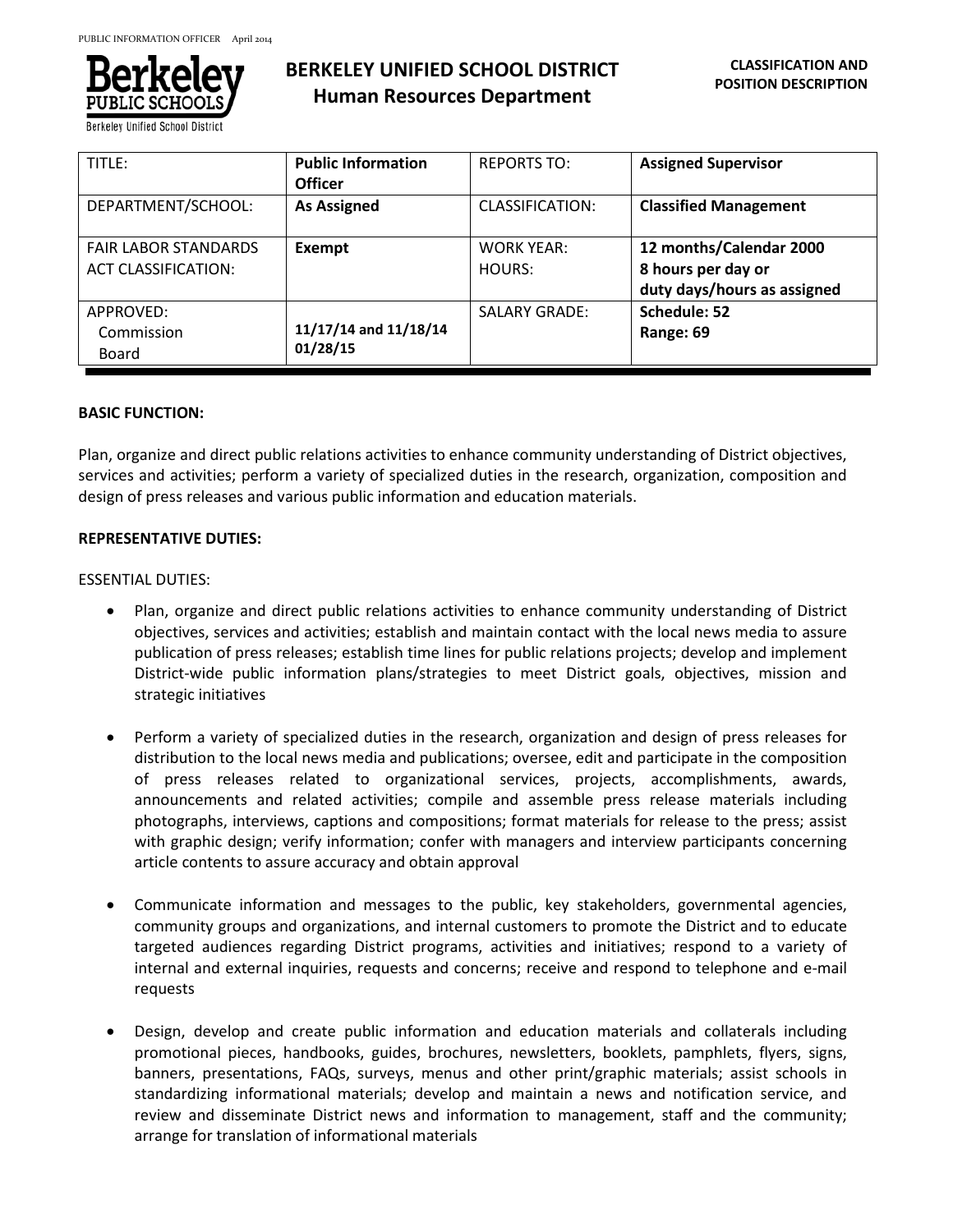- Serve as District spokesperson and liaison to the media; respond to routine and sensitive media inquiries; conduct interviews with the media; establish and maintain effective media relations; coordinate media activities and events
- Develop, update and maintain e-trees, list serves and other e-mail distribution services; review and update District web site information related to news and information items
- Work with Berkeley Community Media to product and broadcast District events, productions, and activities; coordinate wiring of District facilities for live broadcasts; initiate broadcast interviews, coordinate and facilitate broadcast of pre-recorded high school sporting events on local radio networks; initiate and coordinate video streaming of Board meetings
- Attend, photograph, produce broadcast videos and report on District-related events and activities; photograph interview participants; create photographic/video history of events, meetings and activities for the District; provide photographs for the media
- Operate photographic, audio-visual, and standard office equipment including a computer and assigned software; drive a vehicle to conduct work
- Monitor inventory levels of office and public relations supplies and equipment; order, receive and maintain inventory of supplies and equipment; prepare and process purchase requisitions
- Assist the Superintendent with inquiries, problems or ideas from parents, community members or others; refer people to the appropriate department or personnel; facilitate and troubleshoot solutions
- Prepare and maintain a variety of records and reports related to projects, financial activity and assigned duties; produce reports on actions taken at Board meetings; create video links
- Collaborate with personnel and administrators in the development and implementation of public relations strategies and advertising techniques
- Attend and participate in variety of assigned meetings and workshops; represent the District on various committees and taskforces as needed

## OTHER DUTIES:

Perform related duties as assigned

## **KNOWLEDGE AND ABILITIES:**

#### KNOWLEDGE OF:

Management of public relations activities involved in enhancing community understanding of organizational objectives, services and activities

Principles and techniques of public relations

Policies, goals and objectives of organizational programs and activities

Principles, practices and techniques involved in the composition, editing, layout and design of internal and external publications

Methods of collecting and organizing data and information

Oral and written communication skills

Interpersonal skills using tact, patience and courtesy

Correct English usage, grammar, spelling, punctuation and vocabulary

Operation of a computer, desktop publishing equipment and assigned software

Record-keeping and report preparation techniques

Research methods